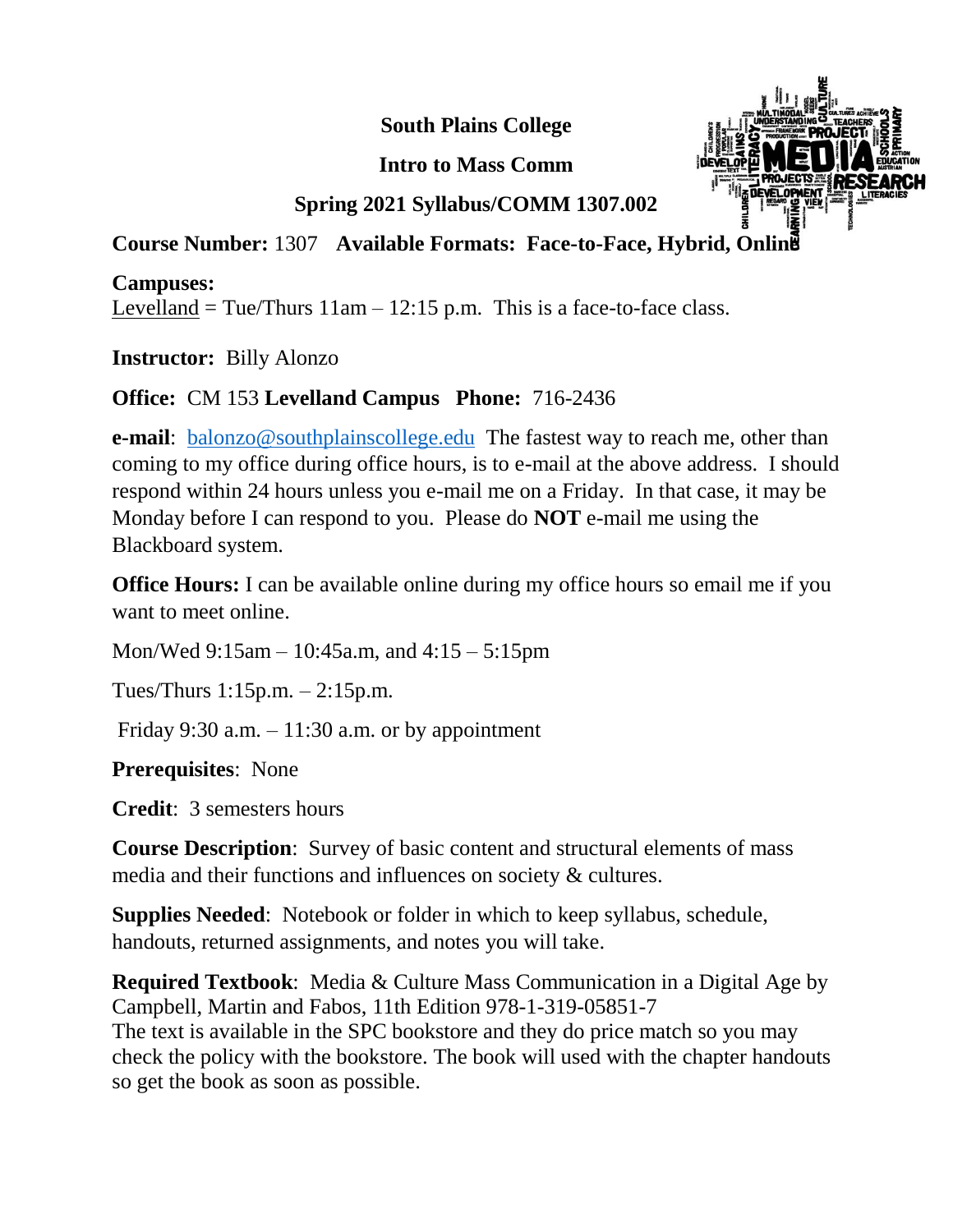**Technical Requirements:** It is in your best interest to have reliable access to Internet service and a computer so that you can send and receive e-mail, access lectures and assignments, participate in Collaborate sessions, and take exams. In the event that the school is forced to go fully online sometime during the semester, you must try to find access to a remote computer without relying only on a smart phone. There will be WiFi hotspots on the SPC campuses. Please see: http://www.southplainscollege.edu/emergency/wifi-resources.php

# **Please visit with me about computer issues!** I can't help you if I don't know what your issues are.

Please avoid using Google Docs to turn in assignments.

**Technical Skill Requirements**. Be comfortable with the following: Microsoft Word or a word processor that can save Word compatible files (.docx) Using email for communication, attaching documents The ability to download video files, or to stream files The ability to take digital photographs and upload them as .jpg files into Blackboard

#### **This course satisfies a core curriculum requirement:**

Yes- Language, Philosophy, and Culture

#### **Core Objectives addressed:**

- Communication skills- to include effective written, oral, and visual communication
- Critical thinking skills- to include creative thinking, innovation, inquiry, and analysis, evaluation and synthesis of information (REASON)
- Social Responsibility- to include intercultural knowledge and competence, knowledge of civic responsibility, and the ability to engage effectively in regional, national and global communities
- Personal responsibility skills- to include the ability to connect choices, actions, and consequences to ethical decision-making. Understanding that all choices and actions have consequences.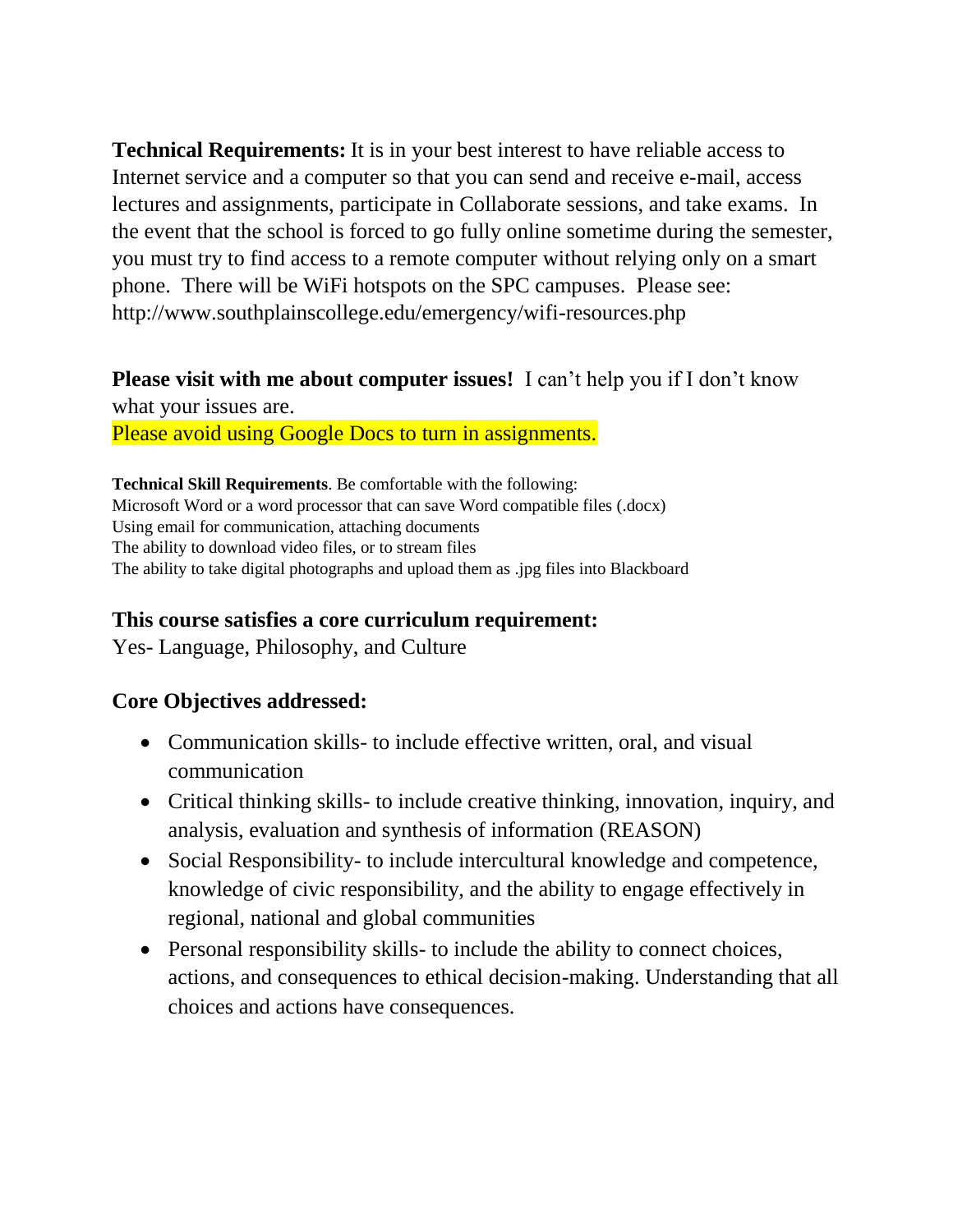## **Student Learning Outcomes**:

Upon successful completion of this course, students will:

- 1. Demonstrate understanding of the fundamental types, purposes, and relevance of mass communication.
- 2. Demonstrate understanding of mass media in historic, economic, political, and cultural realms.
- 3. Demonstrate understanding of the business aspects of mass media and the influence of commercialism.
- 4. Demonstrate understanding of evolving media technologies and relevant issues and trends.
- 5. Demonstrate understanding of mass media effects on values, ethics, laws, and industry guidelines.
- 6. Demonstrate understanding of globalization of mass media.
- 7. Demonstrate understanding of media effects on society.

**Course Evaluation**: Students' grades in this class will be determined by the following: Points are earned as follows:

Covid Preparedness – 50 points {This includes: wearing a CDC-compliant face covering in class at all times (you will have a 1x for the semester ability to receive 1 replacement mask if you have forgotten yours), coming to class on correct day, sitting in assigned seat, using hand sanitizers, keeping 6 feet apart, wiping down area}

| 520 points                                                           |
|----------------------------------------------------------------------|
| 100 points                                                           |
| 250 points                                                           |
| 50 points                                                            |
|                                                                      |
| 80 points,                                                           |
| {4 original Blog posts about an assigned topic worth 20 points each} |

**Sometimes the final number of points available for the course may not reach the mark or it will exceed it. If either is the case, the scale will be recalibrated and you will be notified.**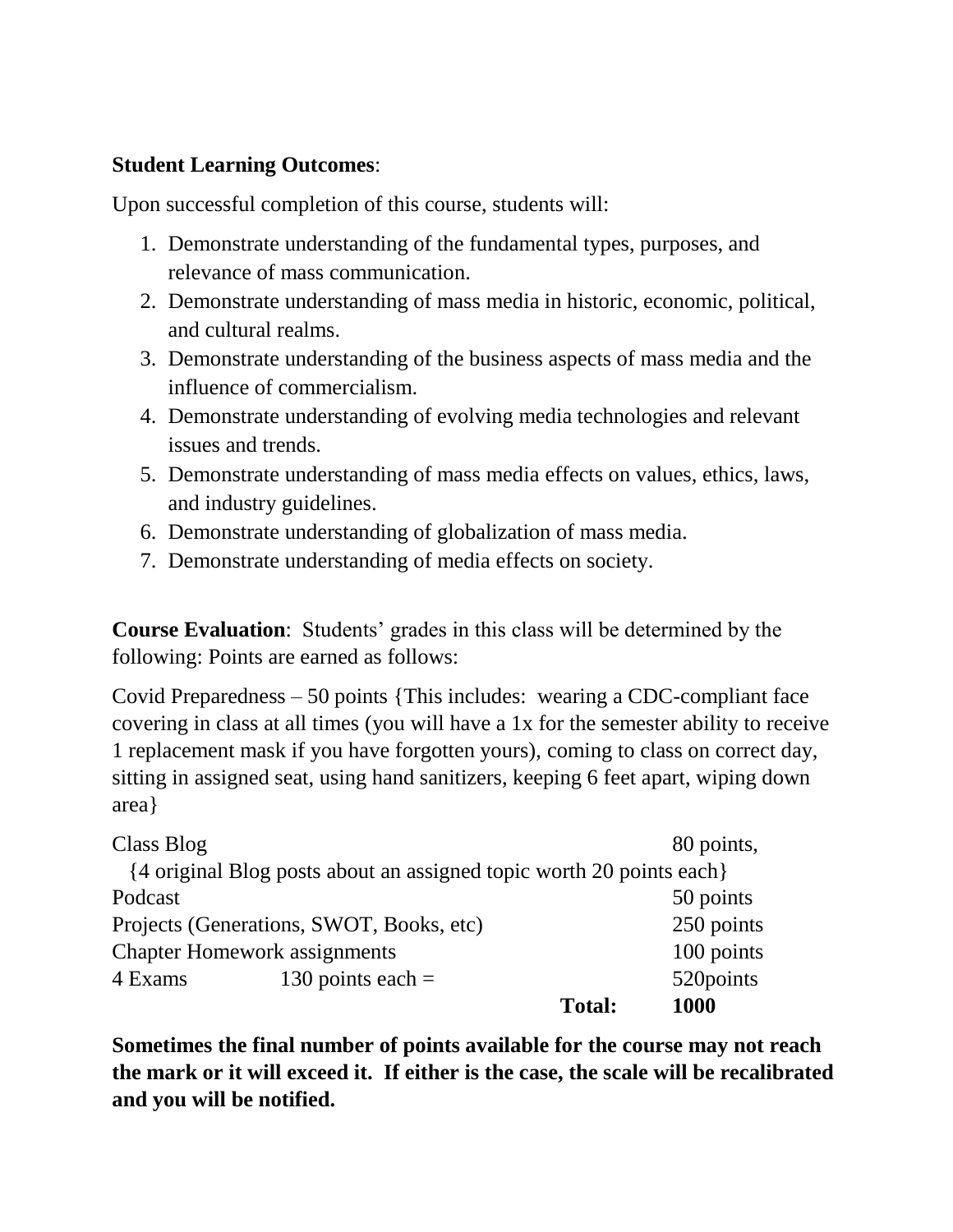Please do NOT assume that I will contact you to tell you about missed work. In response to Covid concerns, all class materials will be available on Blackboard so you can keep track of all materials week by week. You can find the information inside the Chapter Folders in Blackboard.

The assignments in this class will be deadline driven. You must keep track of deadlines and submit work when it is due. Do NOT assume that I will move deadlines for you unless you contact me.

There will be multiple reasons for class absences this semester such as quarantine, isolation, and/or illness. But all class material is available online through Blackboard, so you can access all assignments on your own.

#### *If you do not participate in class, in any form, for a minimum of 3 weeks without any communication, and you are earning a solid "F", you may be administratively withdrawn from the class. You may contact me by phone, email, or Collaborate. But you must stay in contact with me.*

Students are officially enrolled in all courses for which they pay tuition and fees at the time of registration. Should a student, for any reason, delay in reporting to a class after official enrollment, absences will be attributed to the student from the first class meeting.

Students who enroll in a course but have "Never Attended" by the official census date, as reported by the faculty member, will be administratively dropped by the Office of Admissions and Records. A student who does not meet the attendance requirements of a class as stated in the course syllabus and does not officially withdraw from that course by the official census date of the semester, may be administratively withdrawn from that course and receive a grade of "X" or "F" as determined by the instructor. Instructors are responsible for clearly stating their administrative drop policy in the course syllabus, and it is the student's responsibility to be aware of that policy.

It is the student's responsibility to verify administrative drops through MySPC using his or her student online account. If it is determined that a student is awarded financial aid for a class or classes in which the student never attended or participated, the financial aid award may be adjusted in accordance with the classes in which the student did attend/participate and the student will owe any balance resulting from the adjustment.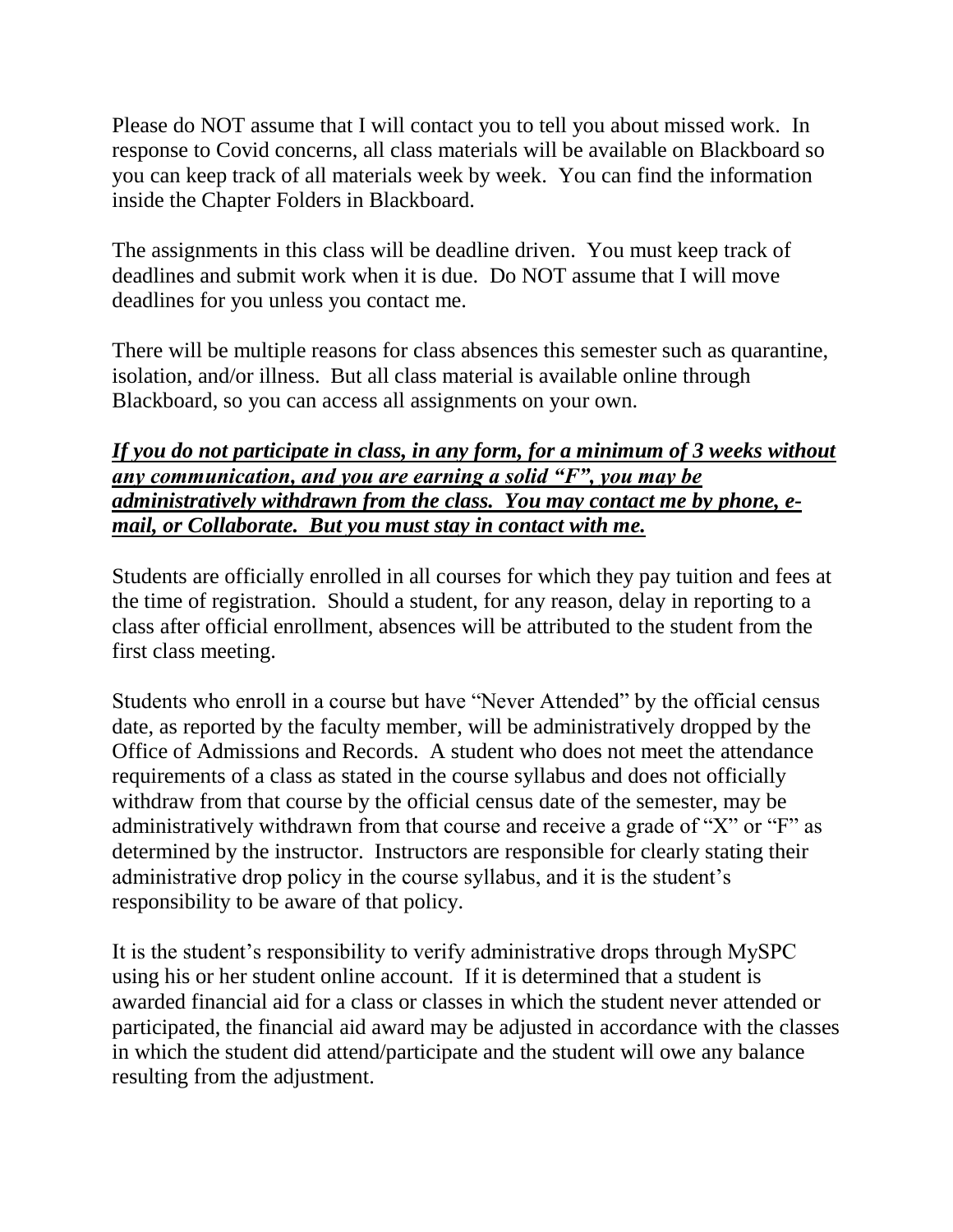**Deadlines-** ALL projects will have deadlines. While some of these may change because of Covid, the goal is to work within them. Late assignments may or may not be accepted depending on the assignment and the reasons for missing the deadlines. Due dates for missed deadlines will need to be discussed with the professor.

# **SPC Face Covering Policy:**

It is the policy of South Plains College for the Spring 2021 semester that as a condition of on-campus enrollment, all students are required to engage in safe behaviors to avoid the spread of COVID-19 in the SPC community. Such behaviors specifically include the requirement that all students properly wear CDC-compliant face coverings while in SPC buildings including in classrooms, labs, hallways, and restrooms. Failure to comply with this policy may result in dismissal from the current class session. If the student refuses to leave the classroom or lab after being dismissed, the student may be referred to the Dean of Students on the Levelland campus or the Dean/Director of external centers for Student Code of Conduct Violation.

## **Disabilities Statement**

Students with disabilities, including but not limited to physical, psychiatric, or learning disabilities, who wish to request accommodations in this class should notify the Disability Services Office early in the semester so the appropriate arrangements may be made. In accordance with federal law, a student requesting accommodations must provide acceptable documentation of his/her disability to the Disability Services Office**.** For more information, call or visit the Disability Services Office at Levelland (Student Health & Wellness Office) at 806-716-2577, Reese Center (Building 8) 806-716-4675, or Plainview Center (Main Office) 806- 716-4302 or 806-296-9611.

# **Equal Opportunity, Harassment, and Non-Discrimination Statement**

South Plains College does not discriminate on the basis of race, color, national origin, sex, disability or age in its programs and activities. The following person has been designated to handle inquiries regarding the non-discrimination policies: Vice President for Student Affairs, South Plains College, 1401 College Avenue, Box 5, Levelland, TX 79336. Phone number 806-716-2360.

# **Title IX Pregnancy Accommodations Statement (updated 6/2019)**

If you are pregnant, or have given birth been within six months, under Title IX you have a right to reasonable accommodations to help continue your education. To activate accommodations you must submit a Title IX pregnancy accommodations